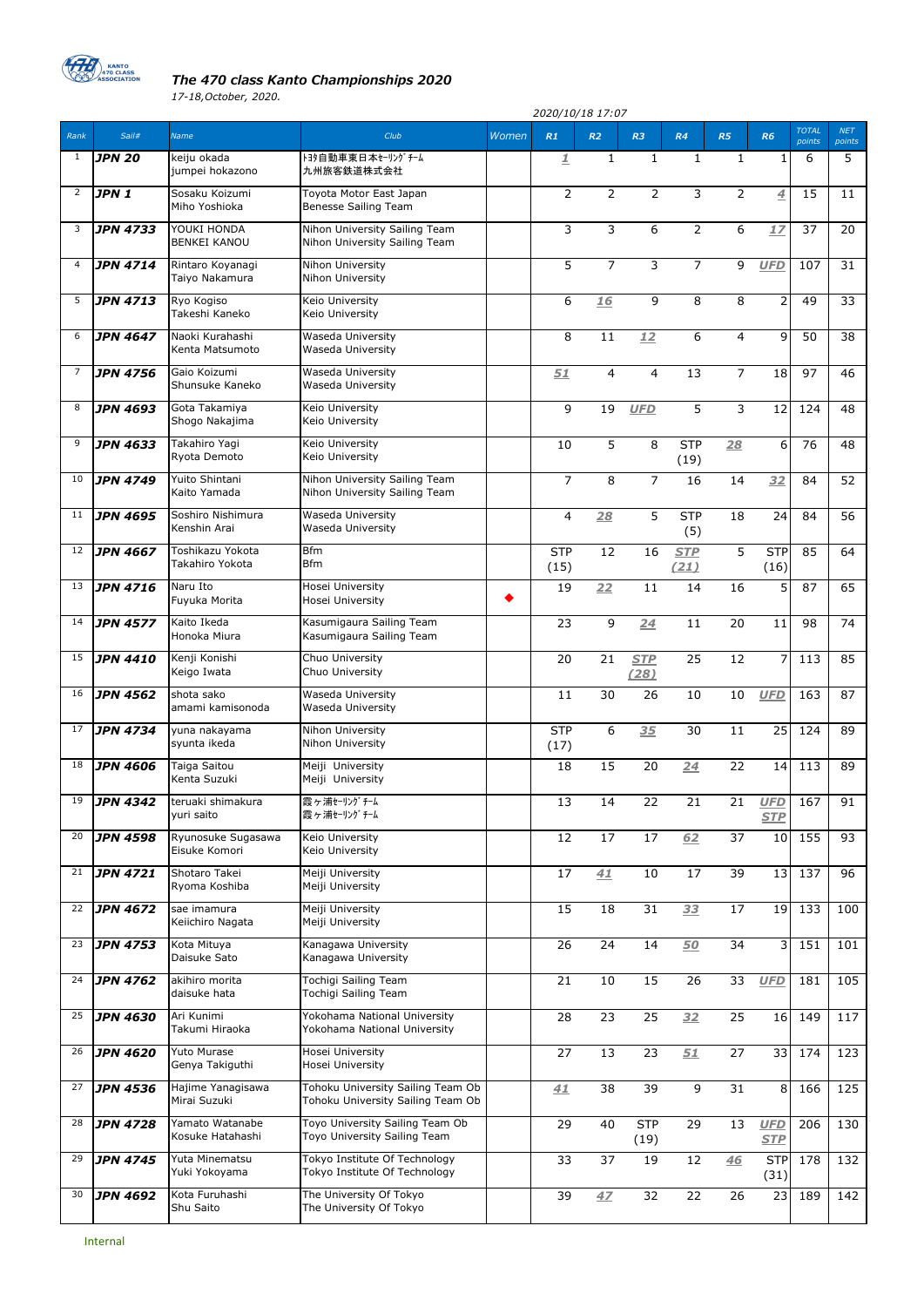| Rank | Sail#           | Name                                  | Club                                                                   | Women | R1                 | R2              | R3                       | R4                 | R5              | R6                 | <b>TOTAL</b><br>points | <b>NET</b><br>points |
|------|-----------------|---------------------------------------|------------------------------------------------------------------------|-------|--------------------|-----------------|--------------------------|--------------------|-----------------|--------------------|------------------------|----------------------|
| 31   | <b>JPN 4498</b> | Kohei Mikami<br>Naoto Yokoyama        | Meiji University<br>Meiji University                                   |       | 24                 | 34              | 42                       | 28                 | 15              | 49                 | 192                    | 143                  |
| 32   | <b>JPN 4626</b> | Akane Yamamoto<br>Soken Kawamura      | Yokohama National University<br>Yokohama National University           |       | <b>DNF</b>         | $\overline{45}$ | $\overline{13}$          | $\overline{36}$    | $\overline{29}$ | $\overline{21}$    | 220                    | 144                  |
| 33   | <b>JPN 4579</b> | Ryohei Matsumae<br>Chikako Shimoshige | The University Of Tokyo<br>The University Of Tokyo                     |       | 42                 | 46              | 21                       | 35                 | 32              | 27                 | 203                    | 157                  |
| 34   | <b>JPN 4401</b> | Yuki Yakuwa<br>Daichi Habara          | Tokyo Institute Of Technology<br>Tokyo Institute Of Technology         |       | 35                 | 32              | 28                       | 52                 | 41              | 22                 | 210                    | 158                  |
| 35   | <b>JPN 4666</b> | Yuji Osaka<br>Yuta Hosaka             | Rikkyo University<br>Rikkyo University                                 |       | 30                 | 43              | 36                       | 15                 | 42              | 53                 | 219                    | 166                  |
| 36   | <b>JPN 4528</b> | Yamato Muto<br>Kai Ebisawa            | Keio University<br>Keio University                                     |       | 32                 | 26              | 30                       | 40                 | 53              | 58                 | 239                    | 181                  |
| 37   | <b>JPN 4357</b> | Tomotaka Suzuki<br>Ohashi Tetsuya     | The University Of Tokyo<br>The University Of Tokyo                     |       | <b>DNF</b>         | 27              | 29                       | 47                 | 38              | 42                 | 259                    | 183                  |
| 38   | <b>JPN 4452</b> | Yuta Amaki<br>Katsuki Hirose          | The University Of Tokyo<br>The University Of Tokyo                     |       | 49                 | 20              | 37                       | <b>STP</b><br>(43) | 48              | 37                 | 234                    | 185                  |
| 39   | <b>JPN 4662</b> | Kougami Hikaru<br>Sakai Yuria         | Nihon University<br>Nihon University                                   |       | <b>DNF</b>         | 33              | 41                       | 37                 | 35              | 40                 | 262                    | 186                  |
| 40   | <b>JPN 3929</b> | Chihiro Aoyama<br>Asuka Kuwano        | Hayama Sailing Association<br>Hayama Sailing Association               |       | 45                 | <b>DNF</b>      | <b>DNF</b>               | $\overline{23}$    | 19              | 26                 | 265                    | 189                  |
| 41   | <b>JPN 4581</b> | Ryo Watanabe<br>Haruka Kozeki         | Chiba University Med Sailing Team<br>Chiba University Med Sailing Team |       | 38                 | 36              | <b>DNF</b>               | 39                 | 36              | 47                 | 272                    | 196                  |
| 42   | <b>JPN 4674</b> | Danji Kohama<br>Wataru Ishii          | Nihon University<br>Nihon University                                   |       | 25                 | 39              | <b>DNF</b>               | 38                 | 23              | <b>UFD</b>         | 277                    | 201                  |
| 43   | <b>JPN 4607</b> | Kousuke Nakahama<br>Ryo Tanaka        | Kanagawa University<br>Kanagawa University                             |       | 31                 | 25              | <b>RET</b>               | $\overline{57}$    | 54              | 34                 | 277                    | 201                  |
| 44   | <b>JPN 4464</b> | Nozomu Tani<br>Yuta Ozawa             | Rikkyo University<br>Rikkyo University                                 |       | 36                 | 31              | 38                       | 65                 | 59              | 51                 | 280                    | 215                  |
| 45   | <b>JPN 4438</b> | Sayaka Konisi<br>Yu Kurokawa          | Kanagawa University<br>Kanagawa University                             |       | 43                 | <b>DNF</b>      | 33                       | 54                 | 66              | 41                 | 313                    | 237                  |
| 46   | <b>JPN 4560</b> | koki watanabe<br>Hiromu Yamada        | Nihon University<br>Nihon University                                   |       | 48                 | <b>DNF</b>      | 34                       | 45                 | 62              | 52                 | 317                    | 241                  |
| 47   | <b>JPN 4366</b> | Hiroki Sato<br>Go Tanaka              | Hosei University<br>Hosei University                                   |       | 40                 | <b>DNF</b>      | <b>DNF</b>               | 48                 | $\overline{50}$ | 28                 | 318                    | $\overline{242}$     |
| 48   | <b>JPN 4549</b> | Naoto Iisugi<br>Kazunari Morikami     | Yokohama National University<br>Yokohama National University           |       | 22                 | <b>DNF</b>      | <b>DNF</b>               | 53                 | 49              | 43                 | 319                    | 243                  |
| 49   | <b>JPN 4706</b> | Koh Mochizuki<br>Ryuta Imanishi       | Tokyo Kaiyo Sailing Team<br>Tokyo Kaiyo Sailing Team                   |       | 50                 | <b>DNF</b>      | <b>DNF</b>               | 19                 | 55              | <b>STP</b><br>(45) | 321                    | 245                  |
| 50   | <b>JPN 3775</b> | Hiroki Aoyanagi<br>Naoki Arai         | Subaru Corporation<br>Chiba-Univ Ob                                    |       | <b>RET</b>         | <b>DNC</b>      | <b>DNC</b>               | 31                 | 24              | 38                 | 321                    | 245                  |
| 51   | <b>JPN 4406</b> | Jun Sato<br>Riku Tamagawa             | Rikkyo University<br>Rikkyo University                                 |       | 46                 | 42              | <b>DNF</b>               | <b>STP</b><br>(42) | 65              | <b>STP</b><br>(51) | 322                    | 246                  |
| 52   | <b>JPN 4725</b> | Koki Takahashi<br>Koshi Kanamitsu     | Yokohama National University<br>Yokohama National University           |       | <b>DNF</b>         | <b>DNC</b>      | <b>DNC</b><br><b>STP</b> | 34                 | 43              | 20                 | 325                    | 249                  |
| 53   | <b>JPN 4631</b> | Naru Yamamoto<br>Nao Takizawa         | Tokyo Institute Of Technology<br>Tokyo Institute Of Technology         |       | <b>RET</b>         | <b>DNC</b>      | <b>DNC</b>               | 27                 | 57              | <b>STP</b><br>(30) | 342                    | 266                  |
| 54   | <b>JPN 4045</b> | Naoya Kobayashi<br>Yoko Ueda          | Toyo University<br>Tokyo Metropolitan University                       |       | <b>DNF</b>         | <b>DNF</b>      | <b>DNF</b>               | 46                 | 30              | <b>STP</b><br>(47) | 351                    | 275                  |
| 55   | <b>JPN 4469</b> | Ryosuke Arima<br>Reon Sekine          | <b>Keio University</b><br>Keio University                              |       | 44                 | <b>RET</b>      | 40                       | $\overline{59}$    | <b>RET</b>      | 60                 | 355                    | 279                  |
| 56   | <b>JPN 4301</b> | Ryo Takahara<br>Mitsuki Kudo          | The University Of Tokyo<br>The University Of Tokyo                     |       | <b>DNF</b>         | 44              | <b>DNF</b>               | 58                 | 40              | 62                 | 356                    | 280                  |
| 57   | <b>JPN 4319</b> | Shigemasa Ohta<br>Kenji Sumide        | B&Company<br>Univ. Of Tokyo                                            |       | <b>DNC</b>         | <b>DNC</b>      | <b>DNC</b>               | 61                 | 45              | 31                 | 365                    | 289                  |
| 58   | <b>JPN 4574</b> | masataka kawahara<br>Yudai tamayama   | Nihon University<br>Nihon University                                   |       | <b>RET</b>         | <b>DNF</b>      | <b>DNF</b>               | 44                 | 58              | 35                 | 365                    | 289                  |
| 59   | <b>JPN 4235</b> | Kota Yanagisawa<br>Reo Ikeda          | Aoyama Gakuin University<br>Aoyama Gakuin University                   |       | <b>DNF</b>         | <b>DNF</b>      | 43                       | 56                 | 64              | 54                 | 369                    | 293                  |
| 60   | JPN 4413        | Haruka Yagi<br>Kosei Motoda           | Chiba University Med Sailing Team<br>Chiba University Med Sailing Team |       | <b>DNF</b>         | <b>DNF</b>      | <b>DNF</b>               | 43                 | 44              | 55                 | 370                    | 294                  |
| 61   | <b>JPN 4445</b> | Yoshiki Tamayama<br>Hirotake Ikeda    | Keio University<br>Keio University                                     |       | <b>STP</b><br>(35) | 35              | <b>DNF</b>               | <b>DNC</b>         | <b>DNC</b>      | <b>DNC</b>         | 374                    | 298                  |
| 62   | <b>JPN 4305</b> | Waka Shimura<br>Tetsu Abe             | Chiba University Med Sailing Team<br>Chiba University Med Sailing Team |       | 53                 | <b>DNF</b>      | <b>DNF</b>               | 49                 | <b>DNS</b>      |                    | 48 378                 | 302                  |
|      |                 |                                       |                                                                        |       |                    |                 |                          |                    |                 |                    |                        |                      |